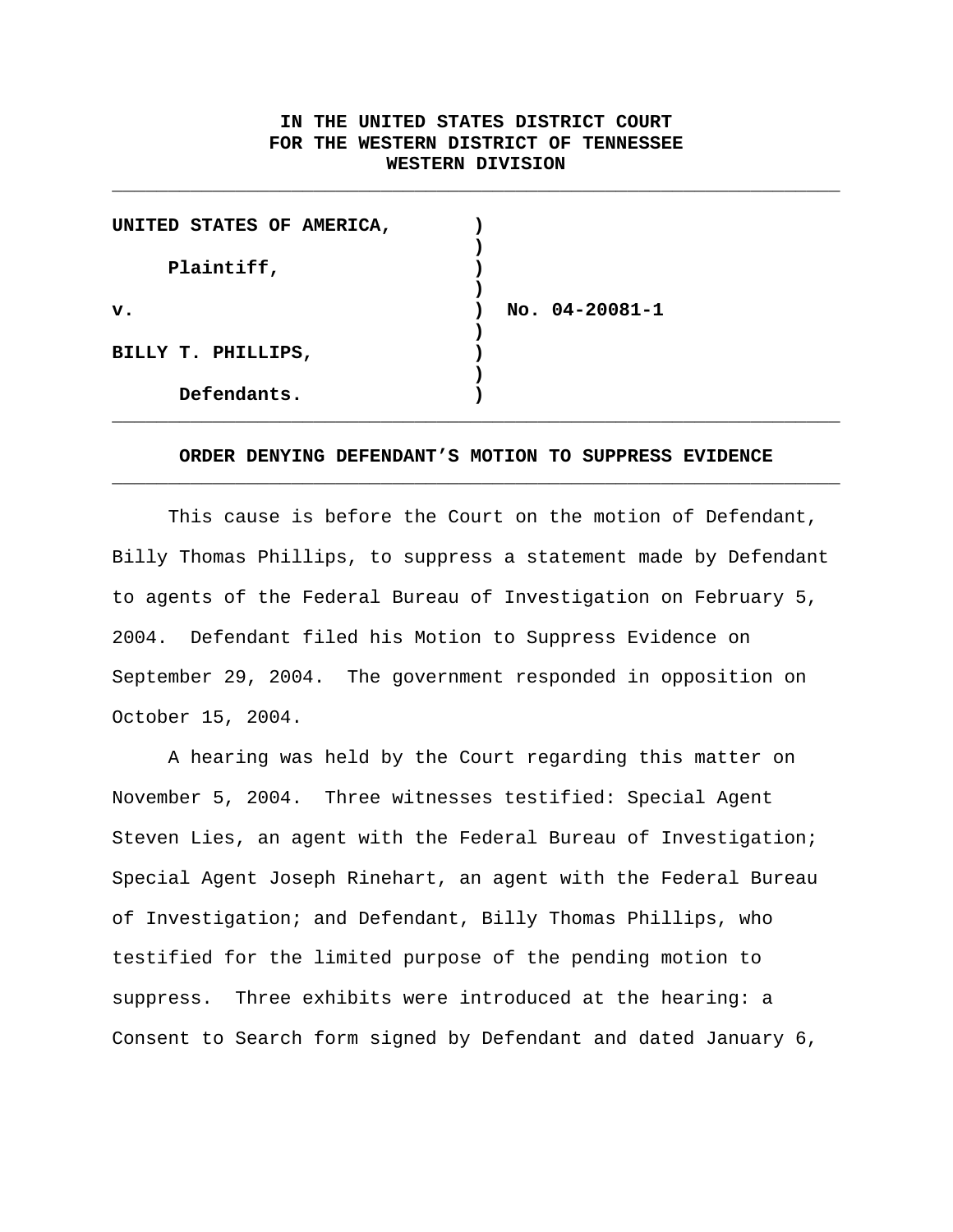$2003<sup>1</sup>$  an Advice of Rights form including a waiver of rights signed by Defendant and dated February 5, 2004, at 11:23 a.m.; and a statement signed by Defendant and dated February 5, 2004, at 12:40 p.m.

Defendant initially filed a motion to suppress regarding statements he made on January 6, 2004, and February 5, 2004. During the November 5, 2004, hearing, counsel for Defendant stated that the statement from January 6, 2004, was made freely and voluntarily and that Defendant was only seeking to suppress the statement made on February 5, 2004. Because the motion to suppress as to the statement made on January 6, 2004, was withdrawn, the Court will consider only the statement made on February 5, 2004.

#### **I. BACKGROUND**

This matter concerns statements taken by Federal Bureau of Investigation agents in connection with the investigation of a videotape of the molestation of a twelve year old girl and the subsequent indictment of Defendant. Defendant was charged along with a co-defendant, Jamie Forrester. $^2$ 

 $1$  Though the form is dated January 6, 2003, testimony indicated that the actual date on which the form was signed was January 6, 2004.

 $2$  Ms. Forrester has since plead guilty to the charges against her.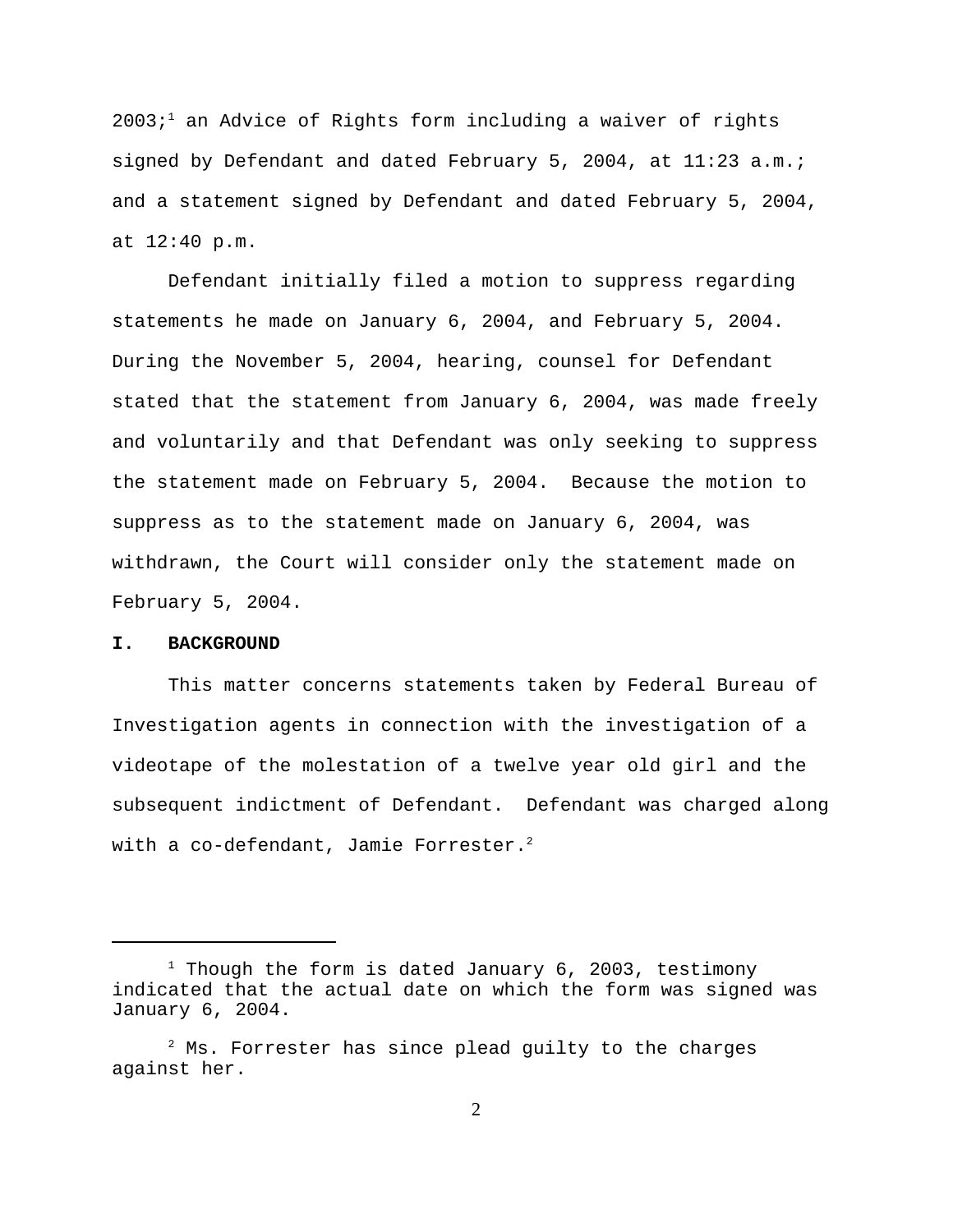Defendant spoke with Federal Bureau of Investigation agents and other members of the Innocent Images Task Force on January 6, 2004, and February 5, 2004. On January 6, 2004, Defendant was interviewed at his home in Martin, Tennessee. Prior to the conclusion of the interview, Defendant signed a consent to search form allowing the Federal Bureau of Investigation to search for child pornography on computers in his possession and internet accounts in his name. On February 5, 2004, Defendant was interviewed at the Federal Bureau of Investigation offices in Memphis, Tennessee. Defendant was interviewed for approximately one hour and forty minutes and left the Federal Bureau of Investigation offices at approximately 1:10 p.m.

An Advice of Rights form, including a waiver of rights, consistent with Miranda was signed by Defendant on February 5, 2004, at 11:23 a.m. The parties do not dispute that Defendant was informed of his rights and Defendant admits that the Advice of Rights form was signed freely and voluntarily.<sup>3</sup> Defendant signed a substantive statement regarding child pornography found on his computer on February 5, 2004, at 12:40 p.m. Defendant seeks to suppress this statement. A chronicle of the interviews and the circumstances surrounding the statement given by

 $3$  Defendant admits that he signed the Advice of Rights form before the interview began and the time marked on the Advice of Rights form indicates that it was signed at around the time when the interview began.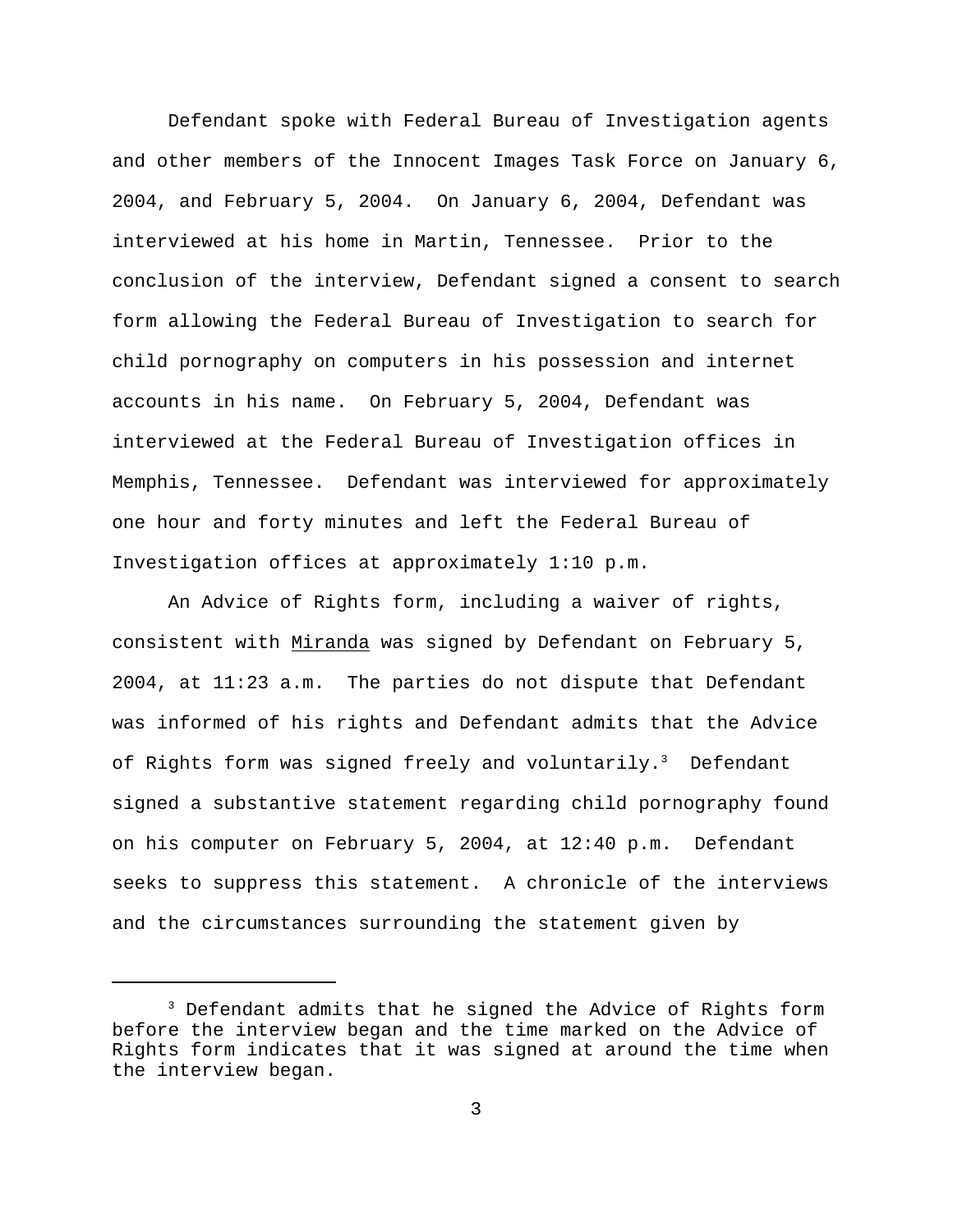Defendant follows, as provided by testimony at the November 5, 2004, hearing.

## **II. TESTIMONY**

On November 5, 2004, the Court heard the testimony of Special Agent Steven Lies, Special Agent Joseph Rinehart, and Defendant.

#### **A. Special Agent Steven Lies**

Steven Lies, a special agent with the Federal Bureau of Investigation, is currently assigned to the Innocent Images Task Force ("Task Force") on the Crimes Against Children Cyber Squad. Special Agent Lies testified about the interviews of Defendant conducted on January 6, 2004, and February 5, 2004. Special Agent Lies testified to the following facts.

On January 6, 2004, Special Agent Lies met with Defendant at Defendant's residence in Martin, Tennessee. Special Agent Lies was accompanied by Officer Dallas Dallosta from Shelby County and Officer Brett Davis from Weakley County. After Special Agent Lies identified himself to Defendant, Defendant agreed to speak with him and invited the officers into his home. Special Agent Lies testified that Defendant was not under arrest, that his cooperation was voluntary, and that Defendant signed a Consent to Search form. The officers were at Defendant's home approximately fifty to fifty-five minutes and left the residence after Defendant's children arrived home. During the meeting on January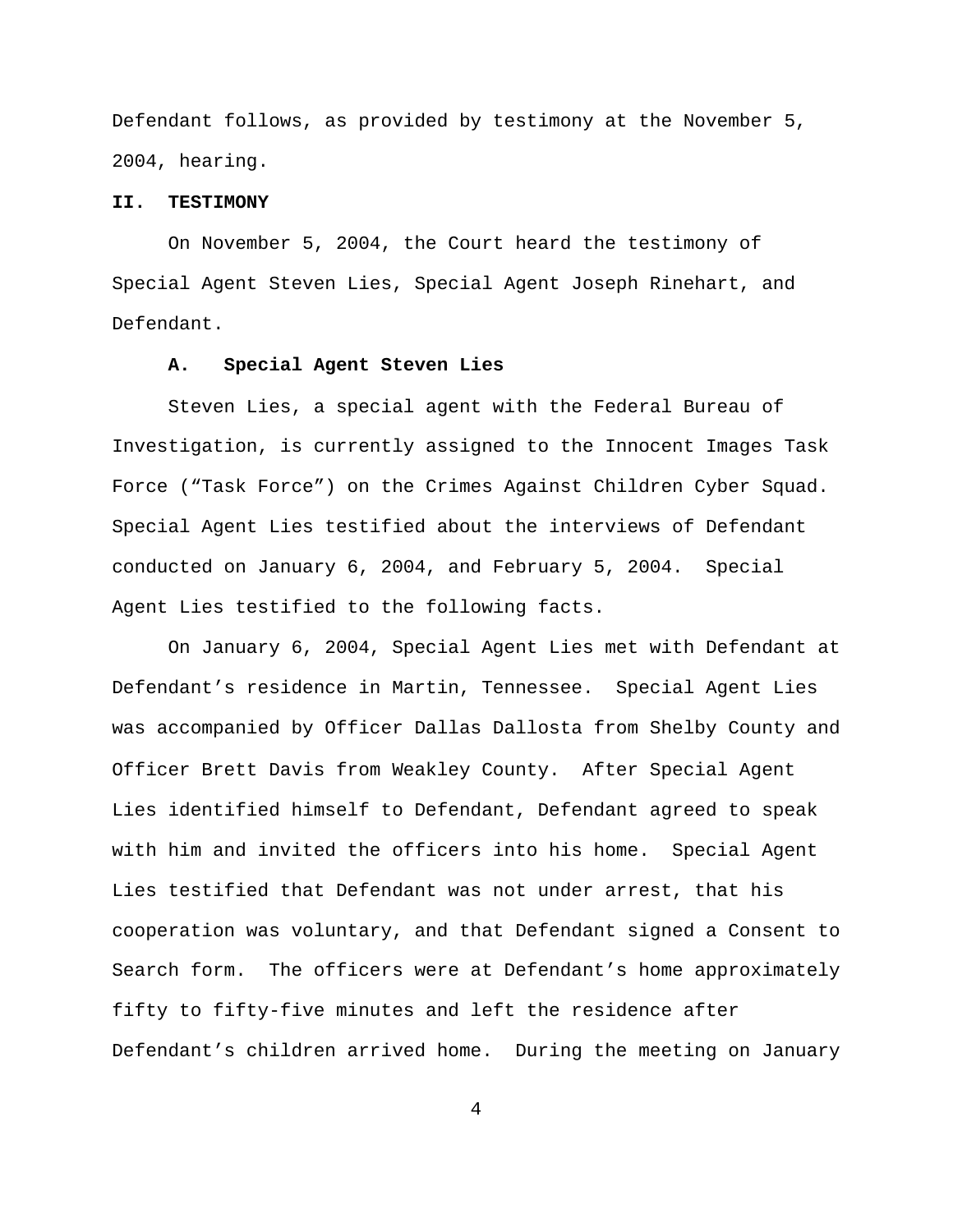6, 2004, Defendant stated that he would be willing to make another statement to agents in the future.

Special Agent Lies testified that by February 5, 2004, Defendant was a target of the investigation and that the agents wanted to speak with Defendant about child pornography because child pornography had been found on his computer. On February 5, 2004, Defendant met with Special Agent Lies at the Federal Bureau of Investigation offices in Memphis, Tennessee. Also present during the interview were Officer Dallosta and Special Agent Rinehart.

Special Agent Lies testified that Defendant participated of his own volition in an interview that lasted approximately one hour and forty minutes. Defendant was advised that he was not under arrest and that his cooperation was voluntary. In addition, Defendant was advised of his right to remain silent and his right to counsel. Moreover, Defendant signed and executed an Advice of Rights form dated February 5, 2004, in the presence of Special Agent Lies. The Advice of Rights form listed Defendant's rights under Miranda and indicated that Defendant understood his rights and was willing to answer questions without a lawyer present. After Defendant signed the Advice of Rights form, Defendant agreed to talk with him. Defendant was not questioned until after the Advice of Rights form was completed. According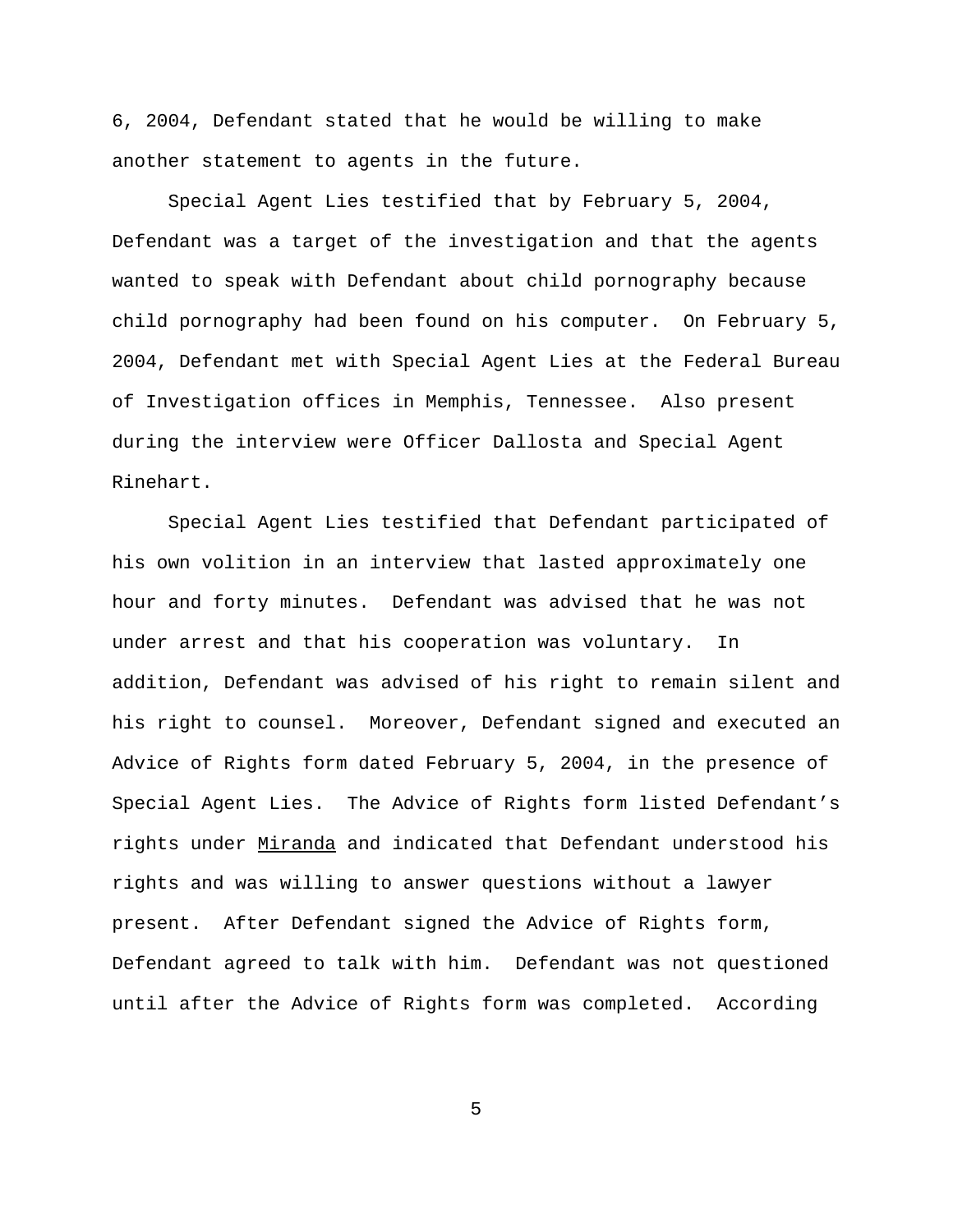to Special Agent Lies, Defendant was free to leave during the interview and at no time was Defendant under arrest.

During the February 5, 2004, interview, Defendant signed a statement.<sup>4</sup> The statement indicated that Defendant had bought a Packard Bell computer in December of 1996 and set up an internet account in approximately January of 1997. The statement further indicated that Defendant received child pornography on the computer which was then placed on a zip disk. The disks were later destroyed, but "left over" pornographic images were found on the computer.In addition, Defendant hand wrote onto the statement that he had never told Ms. Forrester about seeing any child pornography.

 $4$  The statement given by Defendant on February 5, 2004, reads as follows:

I bought the Packard Bell in December of 1996 and got an AOL account approximately in January 1997. I received child pornography via e-mail through going to various rooms and putting myself on mailing lists. Any child pornography that I had, to my knowledge was all put on a zip disk and to my knowledge was all destroyed and burned. I kept all of my sexual pictures on a zip disk so that my kids would not look at them since they also used the computer. I do not know if any of this could be left from that. If the child porn on my laptop is left over from when I got it through AOL then it is very possible that I am responsible for it. At the time I got on the computer when I first started using computers I did not know what child pornography was. The child porn pictures were pictures I stumbled on by getting on the list.

Hand written on the statement and initialed by Defendant is the following:

I never told Jamie about seeing any child porn.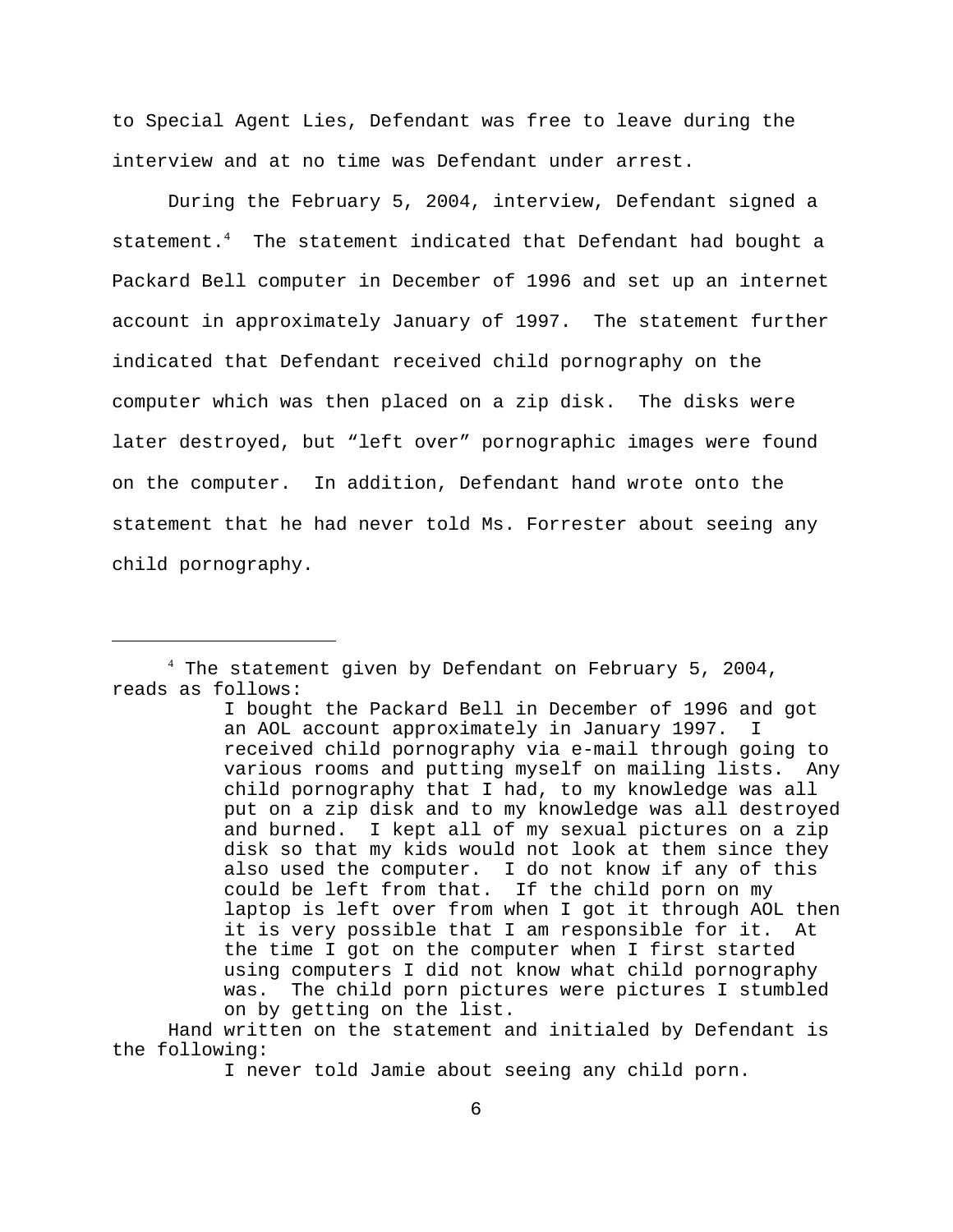Special Agent Lies testified that Defendant was not threatened in any way before making the statement. However, Special Agent Lies testified that Special Agent Rinehart made a statement to Defendant to the effect that the Federal Bureau of Investigation would track Defendant down. According to Special Agent Lies, the statement was made out of frustration because the agents did not believe Defendant. In addition, Special Agent Lies testified that the statement was made after Defendant made his signed statement in an effort to make Defendant leave because he was giving the agents more information than they wanted.

## **B. Special Agent Joseph Rinehart**

Joseph Rinehart, a special agent with the Federal Bureau of Investigation, is currently the coordinator of the Innocent Images Task Force. Special Agent Rinehart testified about the interview of Defendant conducted on February 5, 2004.

Special Agent Rinehart testified that Defendant was advised of his rights by Special Agent Lies and voluntarily agreed to speak with the agents. According to Special Agent Rinehart, Defendant was not under arrest and was free to leave the interview. The interview lasted nearly two hours and the primary interviewers were Special Agent Lies and Officer Dallosta.

Special Agent Rinehart testified that during the interview he made a "flippant statement" that was not his "finest moment in an interviewing process" by which he stated that Defendant "would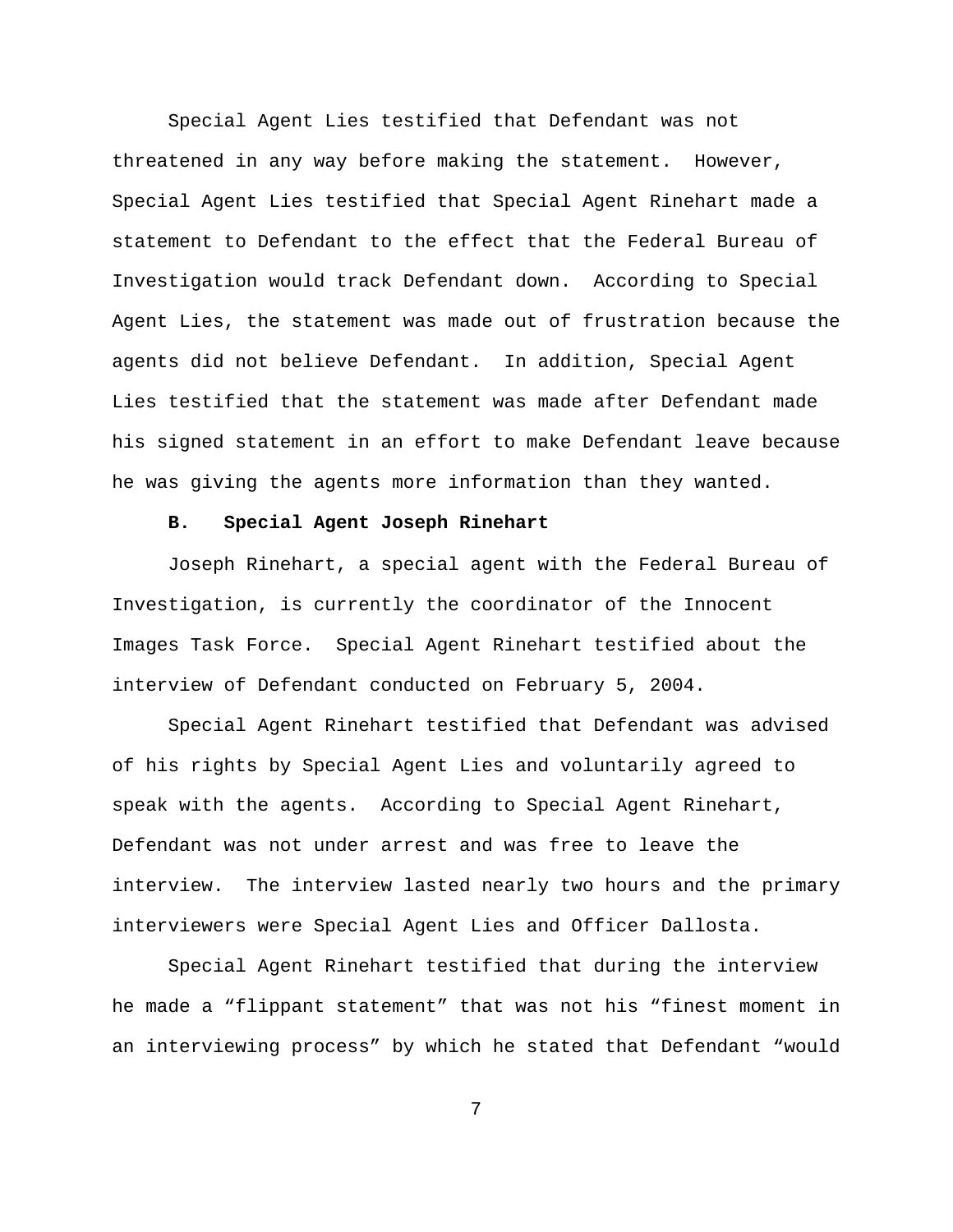be better off just, you know, taking off." (November 5, 2004, Hearing Transcript at 38:6-24.) Special Agent Rinehart made the statement because he was "frustrated with the way the interview was going" and he "didn't feel like Mr. Phillips was really answering the questions[.]" (Id.) Special Agent Rinehart testified that his statement was made subsequent to Defendant's written statement. Special Agent Rinehart explained that the statement he made to Defendant occurred toward the end of the interview and that Defendant left at around 1:10 p.m.

## **C. Defendant Billy Thomas Phillips**

Defendant Billy Thomas Phillips testified for the limited purpose of the motion to suppress. Defendant has a tenth grade education. According to Defendant, he was told during the first interview on January 6, 2004, that the Task Force was investigating Ms. Forrester and he believed that the interview on February 5, 2004, served the same purpose. Defendant brought with him to the February 5, 2004, interview materials which he believed would assist the Federal Bureau of Investigation in the investigation of Ms. Forrester.

Defendant testified that he signed the Advice of Rights form, including the waiver of rights, freely and voluntarily. Defendant testified that after the form was signed, the tone of the interview changed and he did not feel that he was free to leave the interview. Specifically, Defendant claims that after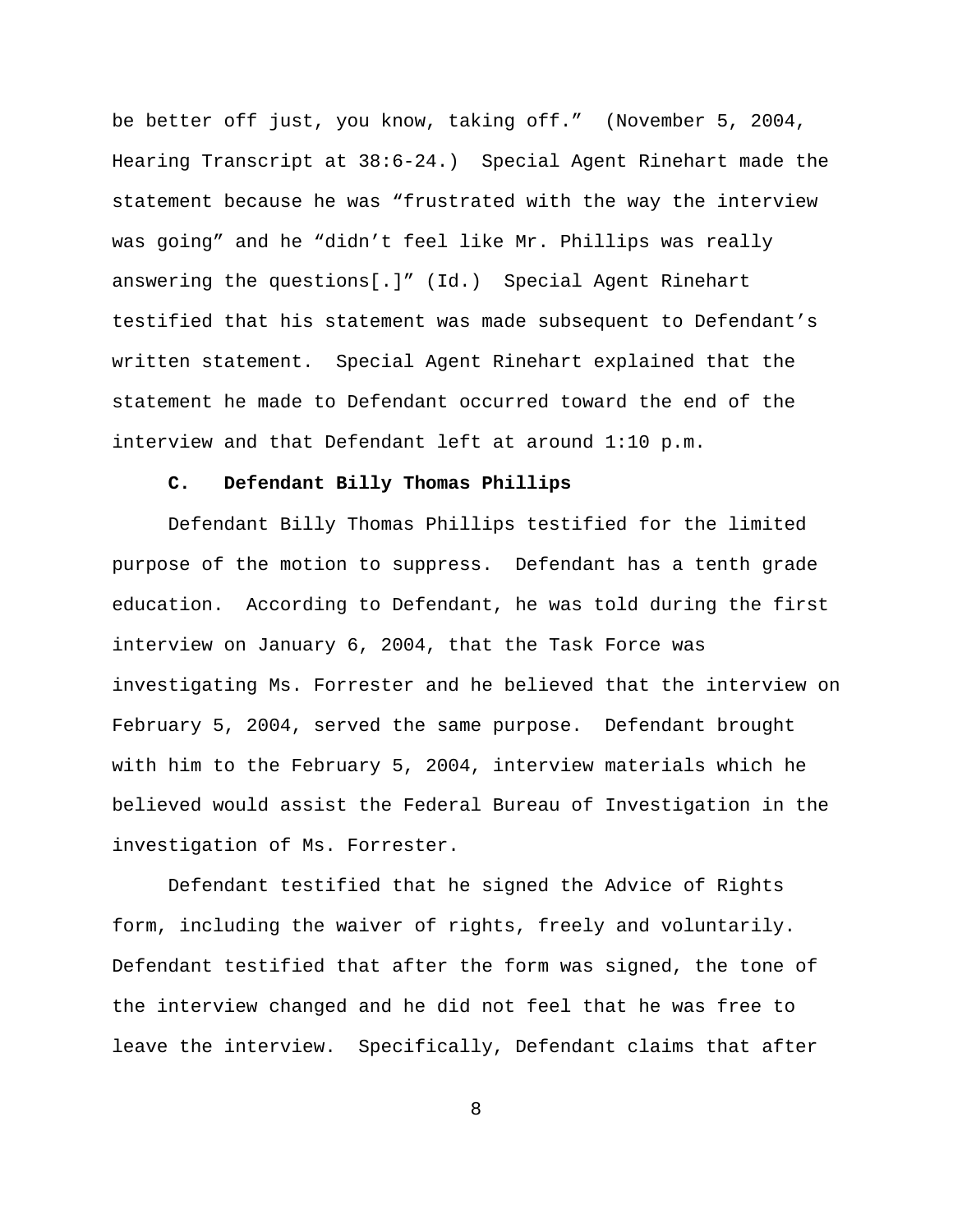he signed the Advice of Rights, the questions from the agents became more harsh and the agents wanted specific answers. Defendant further stated that he felt threatened during the interview.

In particular, Defendant felt threatened when Special Agent Lies referred to him as a "monster" and upon becoming frustrated told Defendant that he "should leave the country and go to Bolivia before walking out of the room." (Tr. at 47:7-10.) Defendant later clarified that it was actually Special Agent Rinehart who told Defendant that he should leave the country and then left the room. Defendant testified that these events occurred before Defendant signed his statement. After reviewing the signed statement, Defendant testified that parts of the statement are untrue, but that he felt forced to sign it because after he was told that he should leave the country he felt that the agents were "capable of anything[.]"  $(Tr. at 48:4-24.)$ Defendant testified that absent the statement of Special Agent Rinehart he would not have made his signed statement.

### **III. ANALYSIS**

Due process dictates that the admissibility of a confession depends on whether the confession was given freely and voluntarily. Confessions that are obtained involuntarily, or by coercion, must be excluded from a defendant's trial. See Colorado v. Connelly, 479 U.S. 157, 163 (1986); Dickerson v.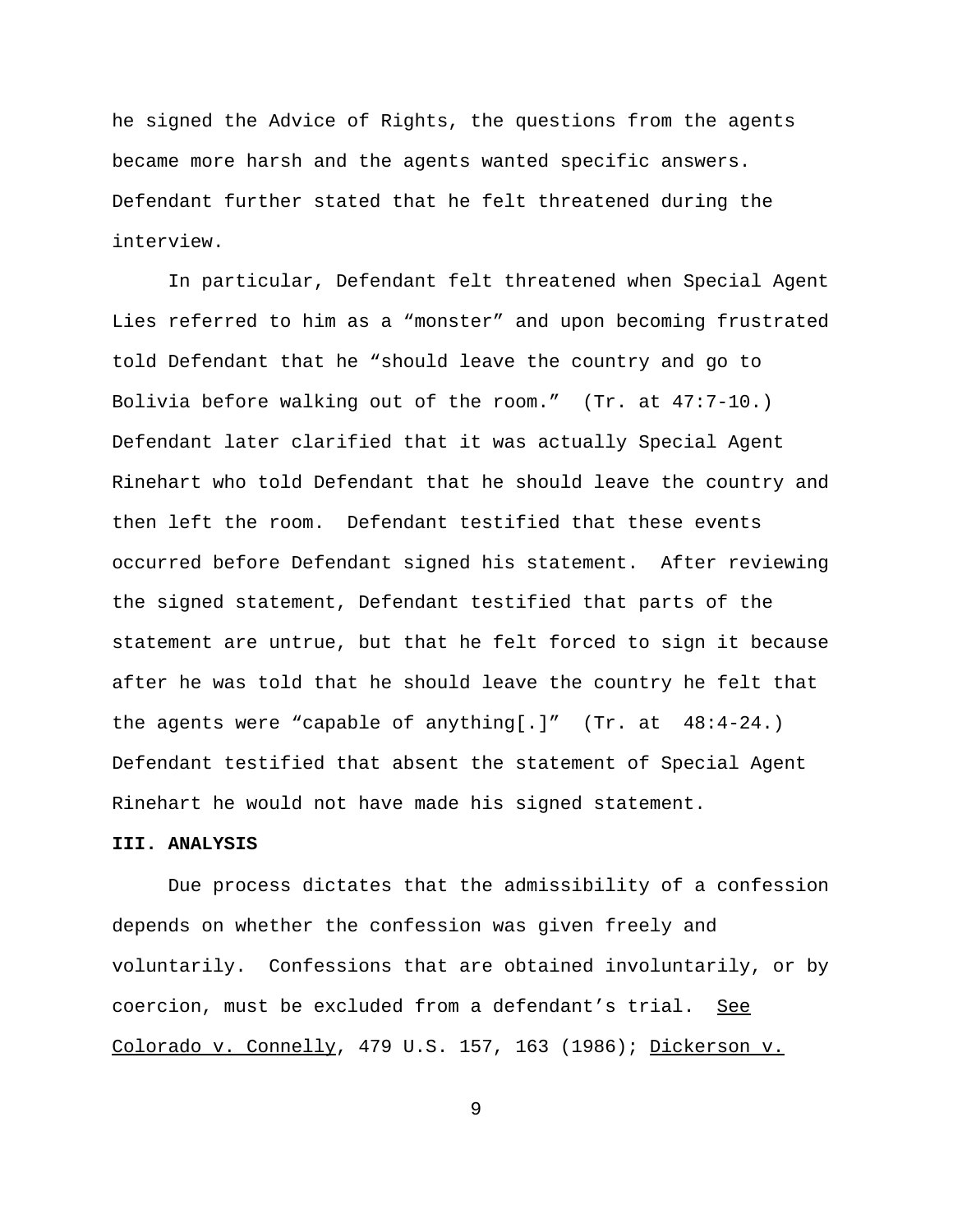United States, 530 U.S. 428, 434 (2000). The burden is on the prosecution to show by a preponderance of the evidence that a confession sought to be introduced into evidence was made voluntarily. Lego v. Twomey, 404 U.S. 477, 489 (1972).

Defendant contends that his statement made on February 5, 2004, was taken in violation of his rights because it was obtained through duress and coercion and, therefore, should be suppressed. The government contends that the statement is admissible because it was made freely and voluntarily. While the parties dispute whether Defendant was in custody at the time the statement was made, both Defendant and the government agree that Defendant received Miranda warnings prior to his statement being taken.<sup>5</sup> Miranda v. Arizona, 384 U.S. 436 (1966). The parties further agree that Defendant freely and voluntarily signed the Advice of Rights form which plainly states the rights afforded Defendant under Miranda.

Notwithstanding Miranda warnings, evidence deemed to have been coerced from a defendant must be excluded from the

 $5$  Even if Defendant was not subject to a custodial interrogation, the Supreme Court has recognized that "noncustodial interrogation might possibly in some situations, by virtue of some special circumstances, be characterized as one where 'the behavior of ... law enforcement officials was such as to overbear petitioner's will to resist and bring about confessions not freely self-determined...'" Beckwith v. United States, 425 U.S. 341, 347-48 (1976)(quoting Rogers v. Richmond, 365 U.S. 534, 544 (1961)). The Court, however, does not find that such special circumstances arise from the present situation.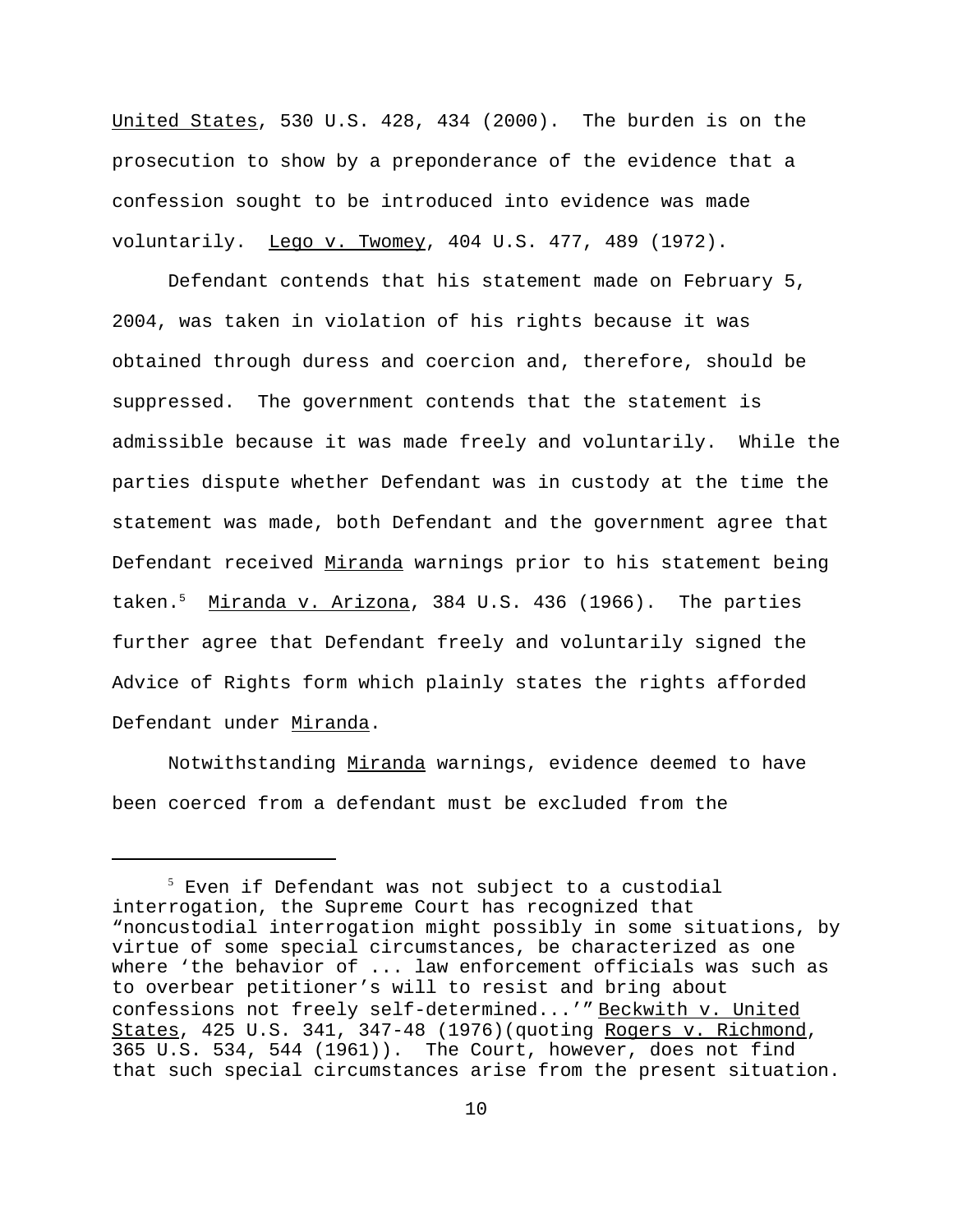defendant's trial. Dickerson, 530 U.S. at 434; Connelly, 479 U.S. at 163. For a statement to be admissible at trial, the government must demonstrate that the statement was not obtained as the result of coercion. Id. at 478 (citing Jackson v. Denno, 378 U.S. 368 (1964) ("[A ]criminal defendant who challenges the voluntariness of a confession made to officials and sought to be used against him at his trial has a due process right to a reliable determination that the confession was in fact voluntarily given and not the outcome of coercion which the Constitution forbids.").

Specifically, the test for voluntariness of a confession involves three factors: (1) whether the confession was extorted by means of a coercive activity, (2) whether the coercion was sufficient to overbear the will of the accused, and (3) whether the coercive activity is causally related to the confession in such a way that coercion was the motivating factor behind the defendant's decision to confess. McCall v. Dutton, 863 F.2d 454, 459 (6th Cir. 1988). In order to determine whether a confession was obtained by coercion, courts look at the totality of the circumstances and whether the statement was obtained by overbearing the will of the defendant. Connelly, 479 U.S. at 163-64; Haynes v. Washington, 373 U.S. 503, 513-15 (1963).

As previously noted, the burden is on the prosecution to show by a preponderance of the evidence that the statement made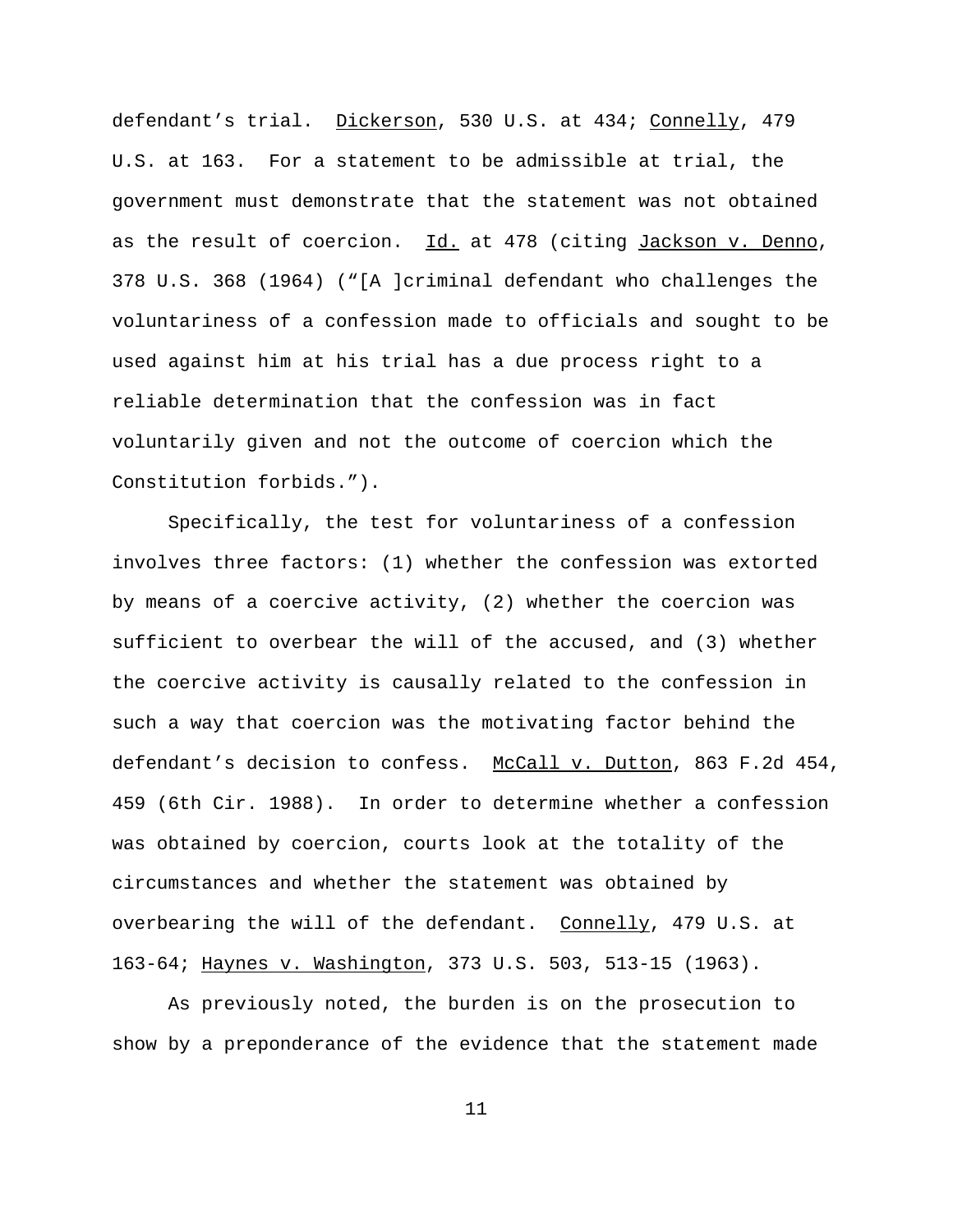on February 5, 2004, was made freely and voluntarily. In particular, the prosecution must show that the statement was not obtained by the use of coercion. Defendant testified that he was called a monster during the interview and that he felt threatened because, after Special Agent Rinehart told him that he should leave the country and left the room, Defendant believed that the agents were capable of anything. However, such allegations alone do not give rise to a claim that the actions of the agents rose to the level of coercion. Indeed, on February 5, 2004, Defendant arrived at the Federal Bureau of Investigation offices of his own volition and freely and voluntarily signed a form indicating that he understood the rights afford him under Miranda. Though Defendant contends that he did not feel free to leave the interview, the record shows that Defendant was not under arrest at any time during the interview and, in fact, following the interview, which lasted less than two hours, Defendant left the Federal Bureau of Investigation offices.

Nonetheless, Defendant contends that the statement he made to the agents on February 5, 2004, should be suppressed because he felt threatened by the agents. However, the evidence does not indicate that the actions of any agent involved in the interview at issue amounted to coercion. Rather, the evidence shows only that Agent Rinehart directed a

12

disparaging remark toward Defendant and then left the room in